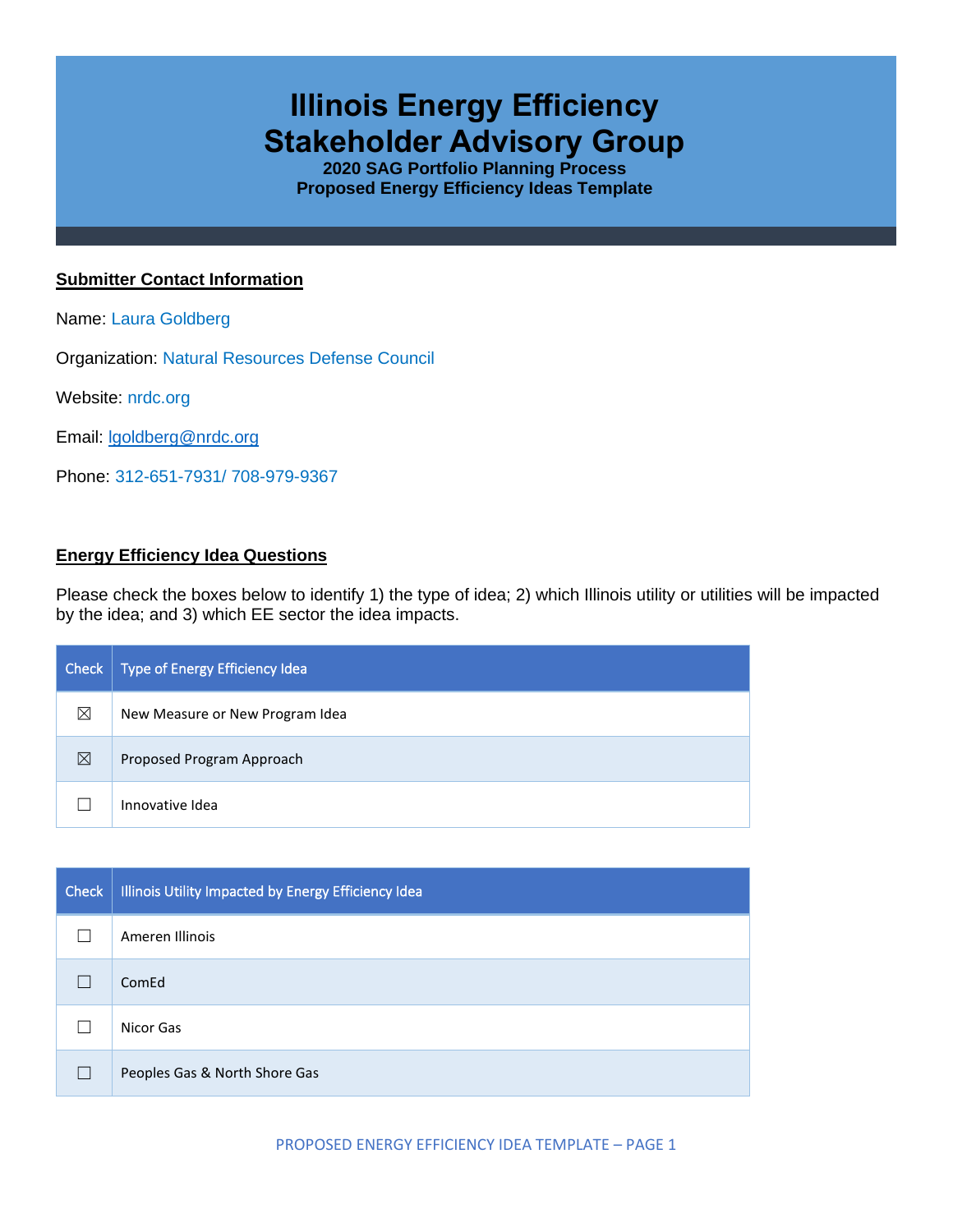| <b>Check</b> | <b>Energy Efficiency Sector Targeted by Energy Efficiency Idea</b>           |
|--------------|------------------------------------------------------------------------------|
|              | Residential Customers - Single Family (non-income qualified/income eligible) |
|              | Residential Customers – Multifamily (non-income qualified/income eligible)   |
| ⊠            | Residential Customers – Single Family Income Qualified/Income Eligible       |
| ⊠            | Residential Customers – Multifamily Income Qualified/Income Eligible         |
|              | Small Business Customers (commercial & industrial sector)                    |
|              | Medium/Large Business Customers (commercial & industrial sector)             |
| ⊠            | Other (research & development, emerging technologies, market transformation) |

#### **Additional Questions**

1. **Description of Idea:** Describe the proposed idea, including the purpose of the suggested idea and rationale. Describe whether this is an idea that could be implemented in an existing EE program, or whether the idea involves establishing a new measure or program. Please indicate whether additional research may be required before implementation.

#### **Idea: Connecting Payment Troubled Customers with Energy Efficiency**

**Background:** Customers that are payment troubled (customers with high arrears, high energy intensity (energy usage per square footage), at risk of being shut-off, and/or high energy burdens (high percentage of household income spent on energy bills)) are often helped by utility and state energy assistance programs. But assistance programs are typically delivered separately from utility incomequalified energy efficiency programs, and sometimes payment-troubled customers aren't receiving either service (many assistance programs are dominated by IQ SF customers, and IQ MF customers have been traditionally underserved by utility EE programs). Given the current COVID-19 crisis and any recovery period following, it will be increasing important to target payment troubled customers with both bill assistance programs and energy efficiency and break down the silos in delivery of these two essential services.

**Proposal:** Create a program/pilot (or implement within current IQ SF and MF programs) that targets payment troubled customers with energy efficiency. Bring together utility staffers from credit and collections, bill assistance, IQ SF and MF EE, IQ EE implementers, and interested stakeholders to effectively design and implement a program that serves payment troubled customers with both energy assistance and energy efficiency programs in a streamlined, coordinated way. This must go beyond referrals and energy efficiency lightbulbs or kits, in order to serve payment-troubled IQ SF and MF customers in a comprehensive, deep way. The success of the this streamlined approach should include (but is not limited to) the following - improved payment patterns, reduced arrearages, reduced shut-offs,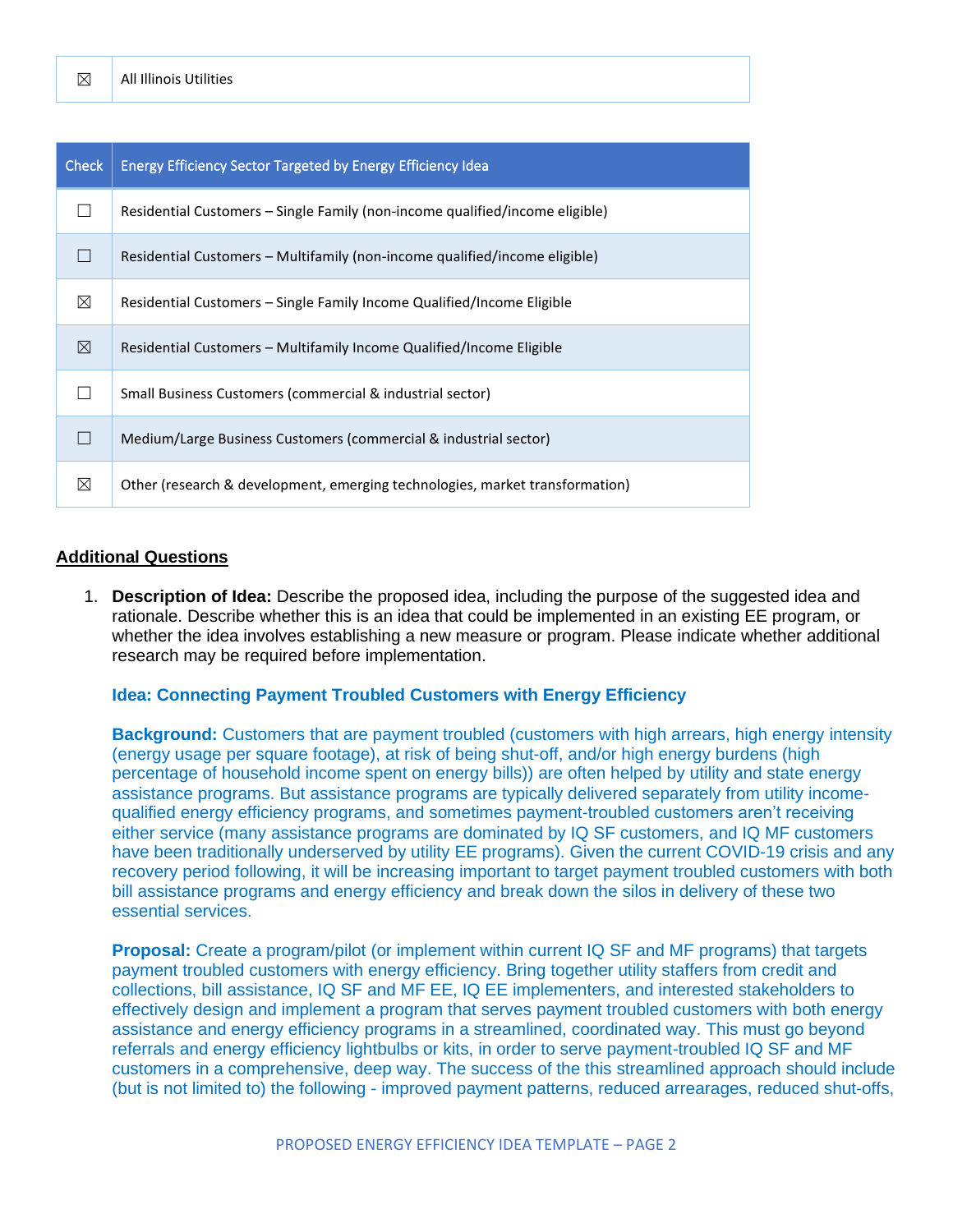and avoided bad debt for the customers, as well as reduced credit and collections costs to the utility. It will be important to measure both the energy and non-energy impacts of this work.

2. **Implementation:** How will this idea be delivered to the target market? Describe marketing strategies used to reach the target market and minimize market confusion.

TBD with parties listed above. Could be incorporated into current IQ SF and IQ MF delivery, bill assistance delivery, and/or other delivery strategies.

- 3. **Background:** Describe where the idea originated from, including whether this idea has been successfully implemented in other jurisdictions. Provide specific background information that will help utilities and SAG participants understand the proposed idea.
	- $\circ$  This idea comes from the common practice of delivering energy assistance and energy efficiency programs separately, despite both programs looking to serve the same incomequalified customer base. The idea presented is intended to help utility programs (assistance and energy efficiency) increase the affordability of energy for low-income customers and reduce long-term energy burdens.
	- o A report by [NAACP titled Lights out in the Cold,](https://www.naacp.org/climate-justice-resources/lights-out-in-the-cold/) points to energy efficiency as one solution to helping reduce shut-offs of vulnerable households.
	- o The [testimony](https://mi-psc.force.com/sfc/servlet.shepherd/version/download/068t0000001UXC5AAO) of low-income affordability expert Roger Colton in a DTE EE case points to the need and benefits of combining energy assistance/affordability programs and energy efficiency programs.
	- $\circ$  DTE [\(attachment C\)](https://mi-psc.force.com/sfc/servlet.shepherd/version/download/068t0000009iSM3AAM) and Consumers [\(item #15\)](https://mi-psc.force.com/sfc/servlet.shepherd/version/download/068t0000009hu1HAAQ) are beginning to implement payment troubled customer pilots and programs based on recent settlement agreements – program design ideas included in the DTE agreement.
	- o The [Evaluation of PECO's 2014 Low Income Usage Reduction Program \(LIURP\)](https://www.puc.state.pa.us/General/pdf/USP_Evaluation_LIURP-Peco.pdf) points to program design ideas and benefits of combining affordability and assistance program.
- 4. **Idea Impact:** Provide additional information on the customer segment that will be targeted with the program idea, including how and why this idea will have a positive impact on customers participating in Illinois EE programs.

This idea will potentially have the following positive impacts**:**

- An increase in internal coordination of utilities to serve income-qualified customers in a comprehensive way.
- A reduction in customer confusion and barriers to participation in assistance and efficiency programs.
- An increase in the long-term affordability of energy bills for income-qualified customers and a reduction in energy burdens.
- 5. **Duration:** Is this idea intended to be offered for the duration of the 4-year EE Plan or as a pilot measure or program?

## 4-year EE plans

6. **Estimated Budget:** Provide the total estimated budget for each program year (2022 – 2025).